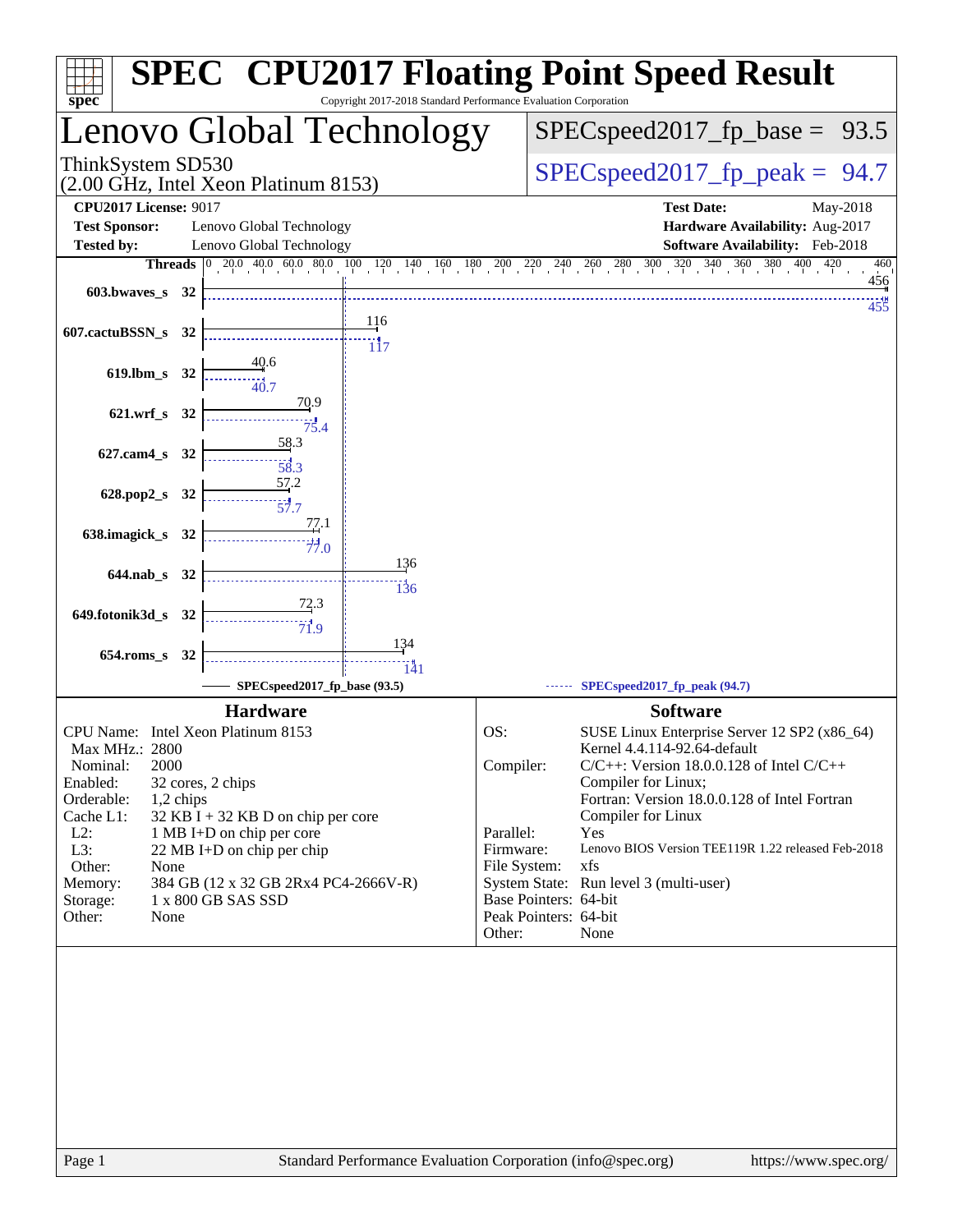

# **[SPEC CPU2017 Floating Point Speed Result](http://www.spec.org/auto/cpu2017/Docs/result-fields.html#SPECCPU2017FloatingPointSpeedResult)**

Copyright 2017-2018 Standard Performance Evaluation Corporation

# Lenovo Global Technology

(2.00 GHz, Intel Xeon Platinum 8153)

ThinkSystem SD530  $SPEC speed2017$  fp\_peak = 94.7

 $SPECspeed2017_fp\_base = 93.5$ 

**[Test Sponsor:](http://www.spec.org/auto/cpu2017/Docs/result-fields.html#TestSponsor)** Lenovo Global Technology **[Hardware Availability:](http://www.spec.org/auto/cpu2017/Docs/result-fields.html#HardwareAvailability)** Aug-2017 **[Tested by:](http://www.spec.org/auto/cpu2017/Docs/result-fields.html#Testedby)** Lenovo Global Technology **[Software Availability:](http://www.spec.org/auto/cpu2017/Docs/result-fields.html#SoftwareAvailability)** Feb-2018

**[CPU2017 License:](http://www.spec.org/auto/cpu2017/Docs/result-fields.html#CPU2017License)** 9017 **[Test Date:](http://www.spec.org/auto/cpu2017/Docs/result-fields.html#TestDate)** May-2018

#### **[Results Table](http://www.spec.org/auto/cpu2017/Docs/result-fields.html#ResultsTable)**

|                                   | <b>Base</b>    |                |              |                | <b>Peak</b>  |                |       |                |                |              |                |              |                |              |
|-----------------------------------|----------------|----------------|--------------|----------------|--------------|----------------|-------|----------------|----------------|--------------|----------------|--------------|----------------|--------------|
| <b>Benchmark</b>                  | <b>Threads</b> | <b>Seconds</b> | <b>Ratio</b> | <b>Seconds</b> | <b>Ratio</b> | <b>Seconds</b> | Ratio | <b>Threads</b> | <b>Seconds</b> | <b>Ratio</b> | <b>Seconds</b> | <b>Ratio</b> | <b>Seconds</b> | <b>Ratio</b> |
| 603.bwayes_s                      | 32             | 130            | 455          | 129            | 456          | 129            | 456   | 32             | 130            | 453          | 129            | 457          | 130            | 455          |
| 607.cactuBSSN s                   | 32             | 144            | <u>116</u>   | 144            | 116          | 144            | 115   | 32             | 142            | 118          | 143            | 117          | 142            | <b>117</b>   |
| $619.$ lbm s                      | 32             | 132            | 39.7         | 128            | 40.8         | 129            | 40.6  | 32             | 129            | 40.7         | <u>129</u>     | 40.7         | 129            | 40.7         |
| $621$ .wrf s                      | 32             | 186            | 71.2         | 187            | 70.7         | 186            | 70.9  | 32             | 176            | 75.4         | 174            | 75.8         | 177            | 74.8         |
| $627$ .cam4 s                     | 32             | 152            | 58.3         | 152            | 58.4         | 152            | 58.3  | 32             | 152            | 58.4         | <b>152</b>     | 58.3         | 152            | 58.2         |
| $628.pop2_s$                      | 32             | 207            | 57.4         | 209            | 56.9         | 207            | 57.2  | 32             | 207            | 57.2         | 206            | 57.7         | 204            | 58.2         |
| 638.imagick_s                     | 32             | 196            | 73.6         | 187            | 77.1         | 187            | 77.1  | 32             | 198            | 72.9         | 187            | 77.1         | 187            | 77.0         |
| $644$ .nab s                      | 32             | 129            | 135          | 129            | 136          | 129            | 136   | 32             | 129            | 136          | 129            | 136          | 129            | 136          |
| 649.fotonik3d s                   | 32             | 126            | 72.1         | 126            | 72.3         | 126            | 72.4  | 32             | 127            | 71.6         | 127            | 71.9         | 126            | 72.3         |
| $654$ .roms s                     | 32             | 118            | 134          | <u>118</u>     | 134          | 118            | 133   | 32             | 112            | 141          | 112            | 140          | 112            | 141          |
| $SPECspeed2017$ fp base =<br>93.5 |                |                |              |                |              |                |       |                |                |              |                |              |                |              |

**[SPECspeed2017\\_fp\\_peak =](http://www.spec.org/auto/cpu2017/Docs/result-fields.html#SPECspeed2017fppeak) 94.7**

Results appear in the [order in which they were run.](http://www.spec.org/auto/cpu2017/Docs/result-fields.html#RunOrder) Bold underlined text [indicates a median measurement](http://www.spec.org/auto/cpu2017/Docs/result-fields.html#Median).

### **[Operating System Notes](http://www.spec.org/auto/cpu2017/Docs/result-fields.html#OperatingSystemNotes)**

Stack size set to unlimited using "ulimit -s unlimited"

### **[General Notes](http://www.spec.org/auto/cpu2017/Docs/result-fields.html#GeneralNotes)**

Environment variables set by runcpu before the start of the run: LD\_LIBRARY\_PATH = "/home/cpu2017.1.0.2.ic18.0/lib/ia32:/home/cpu2017.1.0.2.ic18.0/lib/intel64" LD\_LIBRARY\_PATH = "\$LD\_LIBRARY\_PATH:/home/cpu2017.1.0.2.ic18.0/je5.0.1-32:/home/cpu2017.1.0.2.ic18.0/je5.0.1-64" OMP\_STACKSIZE = "192M"

 Binaries compiled on a system with 1x Intel Core i7-4790 CPU + 32GB RAM memory using Redhat Enterprise Linux 7.4 Transparent Huge Pages enabled by default Prior to runcpu invocation Filesystem page cache synced and cleared with: sync; echo 3> /proc/sys/vm/drop\_caches Yes: The test sponsor attests, as of date of publication, that CVE-2017-5754 (Meltdown) is mitigated in the system as tested and documented. Yes: The test sponsor attests, as of date of publication, that CVE-2017-5753 (Spectre variant 1) is mitigated in the system as tested and documented. Yes: The test sponsor attests, as of date of publication, that CVE-2017-5715 (Spectre variant 2) is mitigated in the system as tested and documented.

#### **[Platform Notes](http://www.spec.org/auto/cpu2017/Docs/result-fields.html#PlatformNotes)**

BIOS configuration: Choose Operating Mode set to Maximum Performance Hyper-Threading set to Disable

**(Continued on next page)**

Page 2 Standard Performance Evaluation Corporation [\(info@spec.org\)](mailto:info@spec.org) <https://www.spec.org/>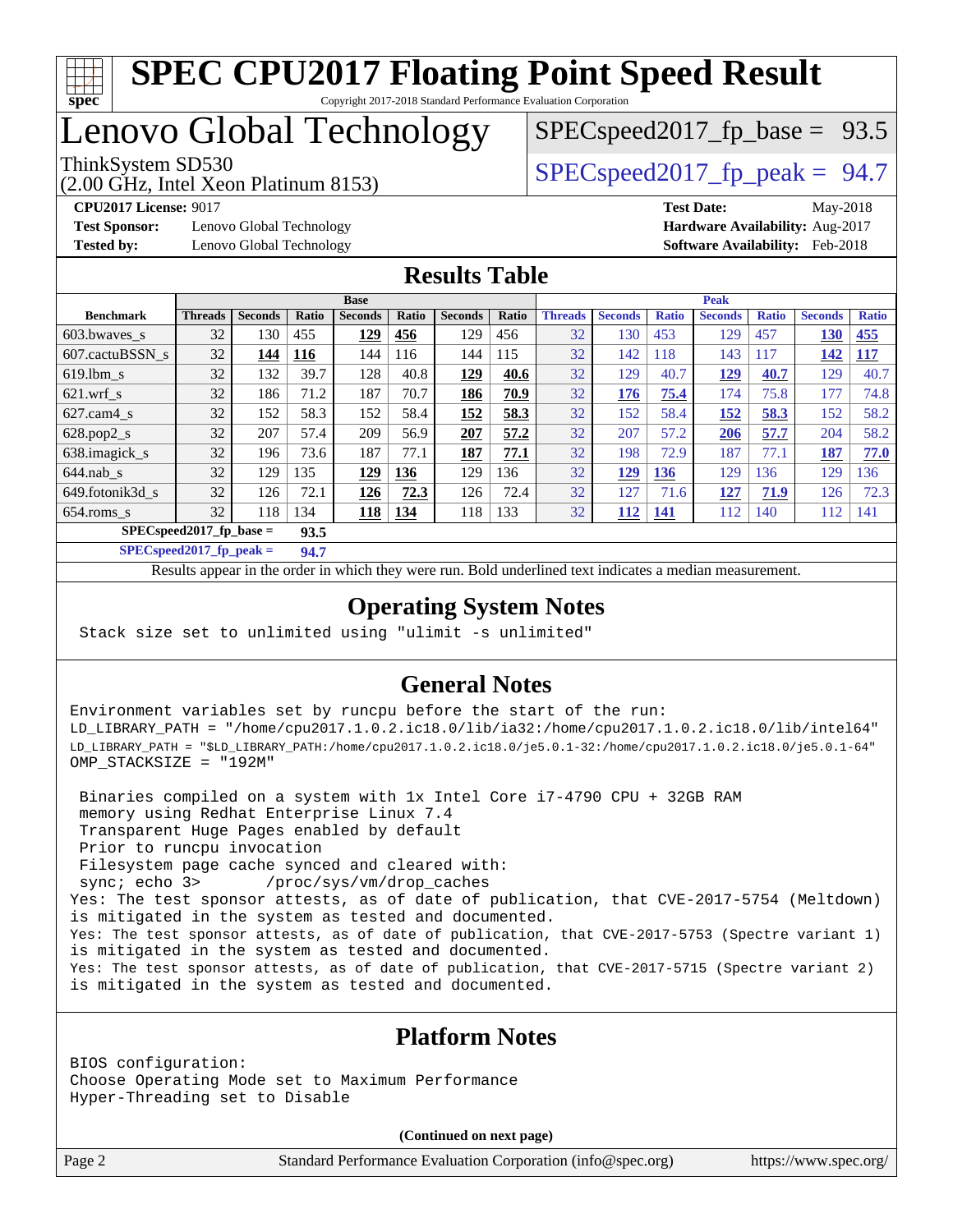

Lenovo Global Technology

 $SPECspeed2017_fp\_base = 93.5$ 

(2.00 GHz, Intel Xeon Platinum 8153)

ThinkSystem SD530  $SPEC speed2017$  fp\_peak = 94.7

**[Test Sponsor:](http://www.spec.org/auto/cpu2017/Docs/result-fields.html#TestSponsor)** Lenovo Global Technology **[Hardware Availability:](http://www.spec.org/auto/cpu2017/Docs/result-fields.html#HardwareAvailability)** Aug-2017 **[Tested by:](http://www.spec.org/auto/cpu2017/Docs/result-fields.html#Testedby)** Lenovo Global Technology **[Software Availability:](http://www.spec.org/auto/cpu2017/Docs/result-fields.html#SoftwareAvailability)** Feb-2018

**[CPU2017 License:](http://www.spec.org/auto/cpu2017/Docs/result-fields.html#CPU2017License)** 9017 **[Test Date:](http://www.spec.org/auto/cpu2017/Docs/result-fields.html#TestDate)** May-2018

#### **[Platform Notes \(Continued\)](http://www.spec.org/auto/cpu2017/Docs/result-fields.html#PlatformNotes)**

Page 3 Standard Performance Evaluation Corporation [\(info@spec.org\)](mailto:info@spec.org) <https://www.spec.org/> DCU Streamer Prefetcher set to Disable MONITOR/MWAIT set to Enable Trusted Execution Technology set to Enable DCA set to Enable Stale AtoS set to Enable LLC dead line alloc set to Disable Sysinfo program /home/cpu2017.1.0.2.ic18.0/bin/sysinfo Rev: r5797 of 2017-06-14 96c45e4568ad54c135fd618bcc091c0f running on linux-r37g Thu May 31 20:09:17 2018 SUT (System Under Test) info as seen by some common utilities. For more information on this section, see <https://www.spec.org/cpu2017/Docs/config.html#sysinfo> From /proc/cpuinfo model name : Intel(R) Xeon(R) Platinum 8153 CPU @ 2.00GHz 2 "physical id"s (chips) 32 "processors" cores, siblings (Caution: counting these is hw and system dependent. The following excerpts from /proc/cpuinfo might not be reliable. Use with caution.) cpu cores : 16 siblings : 16 physical 0: cores 0 1 2 3 4 5 6 7 8 9 10 11 12 13 14 15 physical 1: cores 0 1 2 3 4 5 6 7 8 9 10 11 12 13 14 15 From lscpu: Architecture: x86\_64 CPU op-mode(s): 32-bit, 64-bit Byte Order: Little Endian  $CPU(s):$  32 On-line CPU(s) list: 0-31 Thread(s) per core: 1 Core(s) per socket: 16 Socket(s): 2 NUMA node(s): 2 Vendor ID: GenuineIntel CPU family: 6 Model: 85 Model name: Intel(R) Xeon(R) Platinum 8153 CPU @ 2.00GHz Stepping: 4 CPU MHz: 1995.329 BogoMIPS: 3990.65 Virtualization: VT-x L1d cache: 32K<br>
L1i cache: 32K  $L1i$  cache: L2 cache: 1024K L3 cache: 22528K **(Continued on next page)**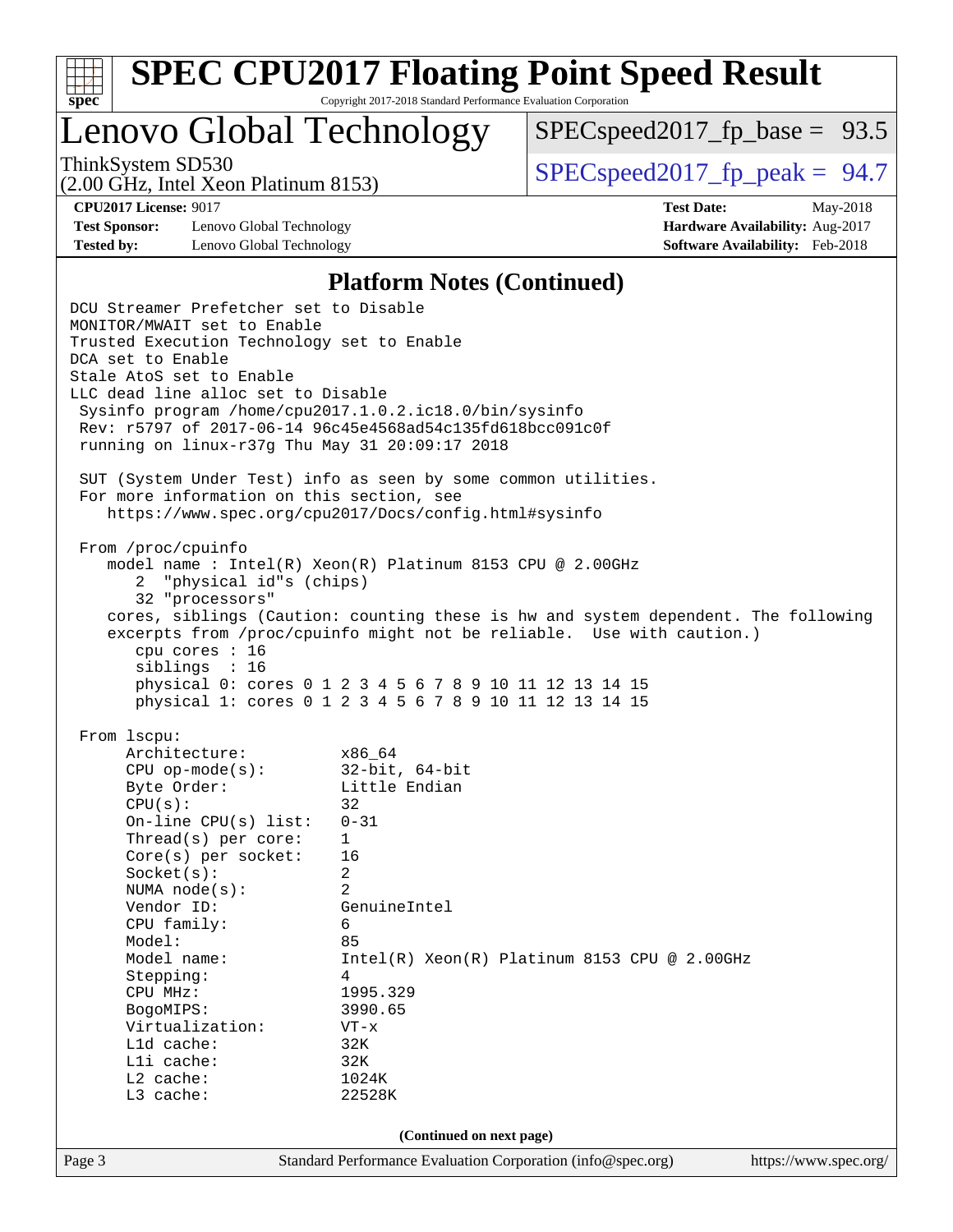| <b>SPEC CPU2017 Floating Point Speed Result</b><br>Spec<br>Copyright 2017-2018 Standard Performance Evaluation Corporation                                                                                                                                                                                                                                                                                                                                                                                                                                                                                                                                                                                                                                                                                                     |                                                                                                            |
|--------------------------------------------------------------------------------------------------------------------------------------------------------------------------------------------------------------------------------------------------------------------------------------------------------------------------------------------------------------------------------------------------------------------------------------------------------------------------------------------------------------------------------------------------------------------------------------------------------------------------------------------------------------------------------------------------------------------------------------------------------------------------------------------------------------------------------|------------------------------------------------------------------------------------------------------------|
| Lenovo Global Technology                                                                                                                                                                                                                                                                                                                                                                                                                                                                                                                                                                                                                                                                                                                                                                                                       | $SPEC speed2017_fp\_base = 93.5$                                                                           |
| ThinkSystem SD530<br>(2.00 GHz, Intel Xeon Platinum 8153)                                                                                                                                                                                                                                                                                                                                                                                                                                                                                                                                                                                                                                                                                                                                                                      | $SPEC speed2017_fp\_peak = 94.7$                                                                           |
| <b>CPU2017 License: 9017</b><br><b>Test Sponsor:</b><br>Lenovo Global Technology<br><b>Tested by:</b><br>Lenovo Global Technology                                                                                                                                                                                                                                                                                                                                                                                                                                                                                                                                                                                                                                                                                              | <b>Test Date:</b><br>May-2018<br>Hardware Availability: Aug-2017<br><b>Software Availability:</b> Feb-2018 |
| <b>Platform Notes (Continued)</b>                                                                                                                                                                                                                                                                                                                                                                                                                                                                                                                                                                                                                                                                                                                                                                                              |                                                                                                            |
| NUMA node0 CPU(s):<br>$0 - 15$<br>$16 - 31$<br>NUMA nodel CPU(s):<br>Flags:<br>pat pse36 clflush dts acpi mmx fxsr sse sse2 ss ht tm pbe syscall nx pdpelgb rdtscp<br>lm constant_tsc art arch_perfmon pebs bts rep_good nopl xtopology nonstop_tsc<br>aperfmperf eagerfpu pni pclmulqdq dtes64 monitor ds_cpl vmx smx est tm2 ssse3 sdbg<br>fma cx16 xtpr pdcm pcid dca sse4_1 sse4_2 x2apic movbe popcnt tsc_deadline_timer aes<br>xsave avx f16c rdrand lahf_lm abm 3dnowprefetch ida arat epb invpcid_single pln pts<br>dtherm intel_pt rsb_ctxsw spec_ctrl retpoline kaiser tpr_shadow vnmi flexpriority<br>ept vpid fsgsbase tsc_adjust bmil hle avx2 smep bmi2 erms invpcid rtm cqm mpx<br>avx512f avx512dq rdseed adx smap clflushopt clwb avx512cd avx512bw avx512vl xsaveopt<br>xsavec xgetbvl cqm_llc cqm_occup_llc | fpu vme de pse tsc msr pae mce cx8 apic sep mtrr pge mca cmov                                              |
| /proc/cpuinfo cache data<br>cache size : 22528 KB                                                                                                                                                                                                                                                                                                                                                                                                                                                                                                                                                                                                                                                                                                                                                                              |                                                                                                            |
| From numactl --hardware WARNING: a numactl 'node' might or might not correspond to a<br>physical chip.<br>$available: 2 nodes (0-1)$<br>node 0 cpus: 0 1 2 3 4 5 6 7 8 9 10 11 12 13 14 15<br>node 0 size: 193110 MB<br>node 0 free: 192267 MB<br>node 1 cpus: 16 17 18 19 20 21 22 23 24 25 26 27 28 29 30 31<br>node 1 size: 193504 MB<br>node 1 free: 192706 MB<br>node distances:<br>node<br>0<br>1<br>0:<br>21<br>$10^{-}$<br>1:<br>21<br>10                                                                                                                                                                                                                                                                                                                                                                              |                                                                                                            |
| From /proc/meminfo<br>MemTotal:<br>395893696 kB<br>HugePages_Total:<br>0<br>Hugepagesize:<br>2048 kB                                                                                                                                                                                                                                                                                                                                                                                                                                                                                                                                                                                                                                                                                                                           |                                                                                                            |
| From /etc/*release* /etc/*version*<br>SuSE-release:<br>SUSE Linux Enterprise Server 12 (x86_64)<br>$VERSION = 12$<br>$PATCHLEVEL = 2$<br># This file is deprecated and will be removed in a future service pack or release.<br># Please check /etc/os-release for details about this release.<br>os-release:<br>NAME="SLES"<br>VERSION="12-SP2"<br>VERSION_ID="12.2"<br>PRETTY_NAME="SUSE Linux Enterprise Server 12 SP2"                                                                                                                                                                                                                                                                                                                                                                                                      |                                                                                                            |
| (Continued on next page)                                                                                                                                                                                                                                                                                                                                                                                                                                                                                                                                                                                                                                                                                                                                                                                                       |                                                                                                            |
| Page 4<br>Standard Performance Evaluation Corporation (info@spec.org)                                                                                                                                                                                                                                                                                                                                                                                                                                                                                                                                                                                                                                                                                                                                                          | https://www.spec.org/                                                                                      |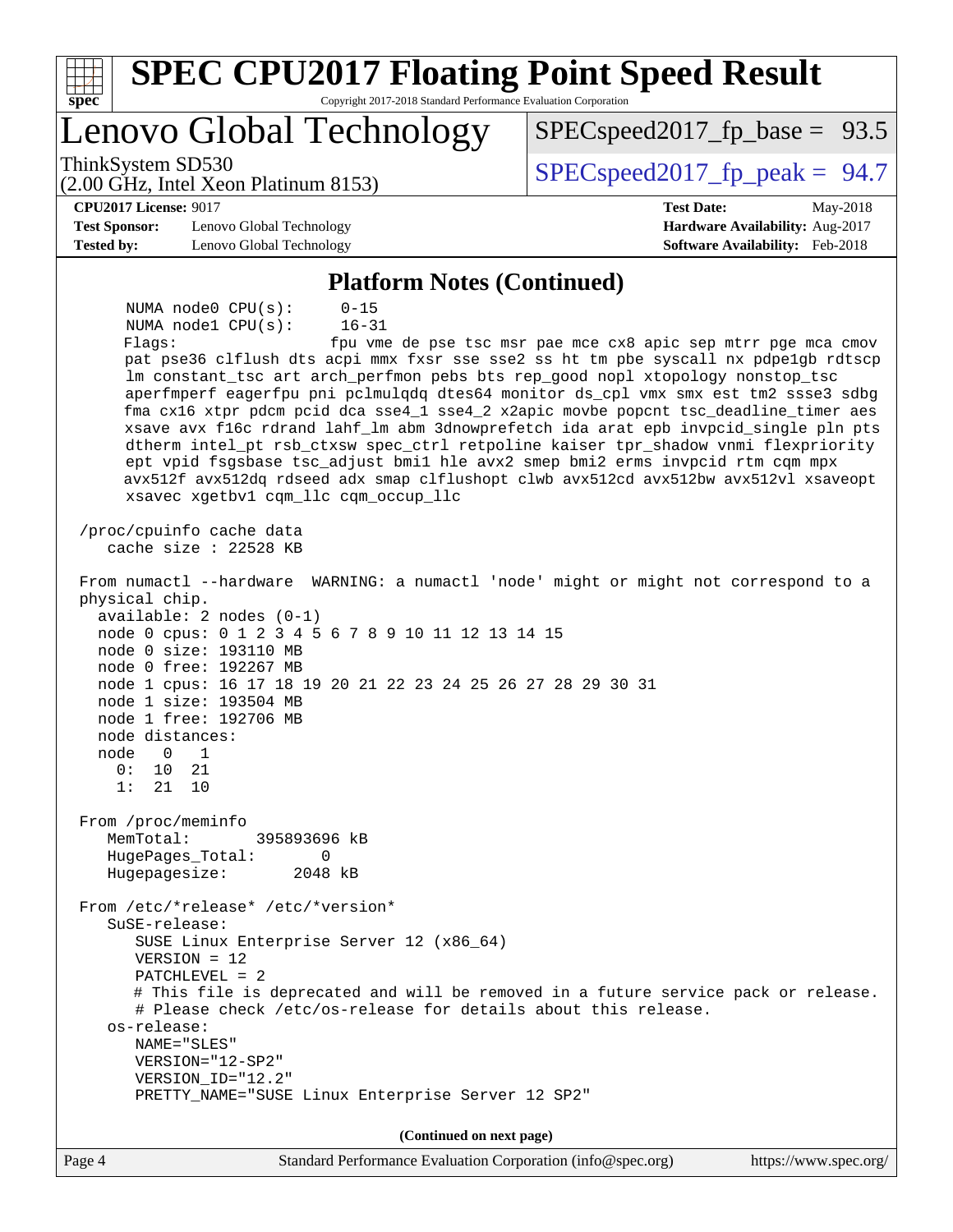| S)<br>Dе<br>I<br>Ľ |  |  |  |  |  |  |  |
|--------------------|--|--|--|--|--|--|--|

## Lenovo Global Technology

(2.00 GHz, Intel Xeon Platinum 8153)

 $SPECspeed2017_fp\_base = 93.5$ 

ThinkSystem SD530  $SPEC speed2017$  fp\_peak = 94.7

**[CPU2017 License:](http://www.spec.org/auto/cpu2017/Docs/result-fields.html#CPU2017License)** 9017 **[Test Date:](http://www.spec.org/auto/cpu2017/Docs/result-fields.html#TestDate)** May-2018

**[Test Sponsor:](http://www.spec.org/auto/cpu2017/Docs/result-fields.html#TestSponsor)** Lenovo Global Technology **[Hardware Availability:](http://www.spec.org/auto/cpu2017/Docs/result-fields.html#HardwareAvailability)** Aug-2017 **[Tested by:](http://www.spec.org/auto/cpu2017/Docs/result-fields.html#Testedby)** Lenovo Global Technology **[Software Availability:](http://www.spec.org/auto/cpu2017/Docs/result-fields.html#SoftwareAvailability)** Feb-2018

#### **[Platform Notes \(Continued\)](http://www.spec.org/auto/cpu2017/Docs/result-fields.html#PlatformNotes)**

 ID="sles" ANSI\_COLOR="0;32" CPE\_NAME="cpe:/o:suse:sles:12:sp2"

uname -a:

 Linux linux-r37g 4.4.114-92.64-default #1 SMP Thu Feb 1 19:18:19 UTC 2018 (c6ce5db) x86\_64 x86\_64 x86\_64 GNU/Linux

run-level 3 May 31 10:22

 SPEC is set to: /home/cpu2017.1.0.2.ic18.0 Filesystem Type Size Used Avail Use% Mounted on /dev/sda3 xfs 744G 19G 725G 3% /

 Additional information from dmidecode follows. WARNING: Use caution when you interpret this section. The 'dmidecode' program reads system data which is "intended to allow hardware to be accurately determined", but the intent may not be met, as there are frequent changes to hardware, firmware, and the "DMTF SMBIOS" standard. BIOS Lenovo -[TEE119R-1.22]- 02/06/2018 Memory: 4x NO DIMM NO DIMM 12x Samsung M393A4K40BB2-CTD 32 GB 2 rank 2666

(End of data from sysinfo program)

#### **[Compiler Version Notes](http://www.spec.org/auto/cpu2017/Docs/result-fields.html#CompilerVersionNotes)**

| 619.1bm s(base) 638.imagick s(base, peak) 644.nab s(base, peak)<br>CC                         |  |  |  |  |  |  |  |
|-----------------------------------------------------------------------------------------------|--|--|--|--|--|--|--|
| icc (ICC) 18.0.0 20170811<br>Copyright (C) 1985-2017 Intel Corporation. All rights reserved.  |  |  |  |  |  |  |  |
| $CC$ 619.1bm $s$ (peak)                                                                       |  |  |  |  |  |  |  |
| icc (ICC) 18.0.0 20170811<br>Copyright (C) 1985-2017 Intel Corporation. All rights reserved.  |  |  |  |  |  |  |  |
| FC 607.cactuBSSN s(base)                                                                      |  |  |  |  |  |  |  |
| icpc (ICC) 18.0.0 20170811<br>Copyright (C) 1985-2017 Intel Corporation. All rights reserved. |  |  |  |  |  |  |  |
| (Continued on next page)                                                                      |  |  |  |  |  |  |  |
|                                                                                               |  |  |  |  |  |  |  |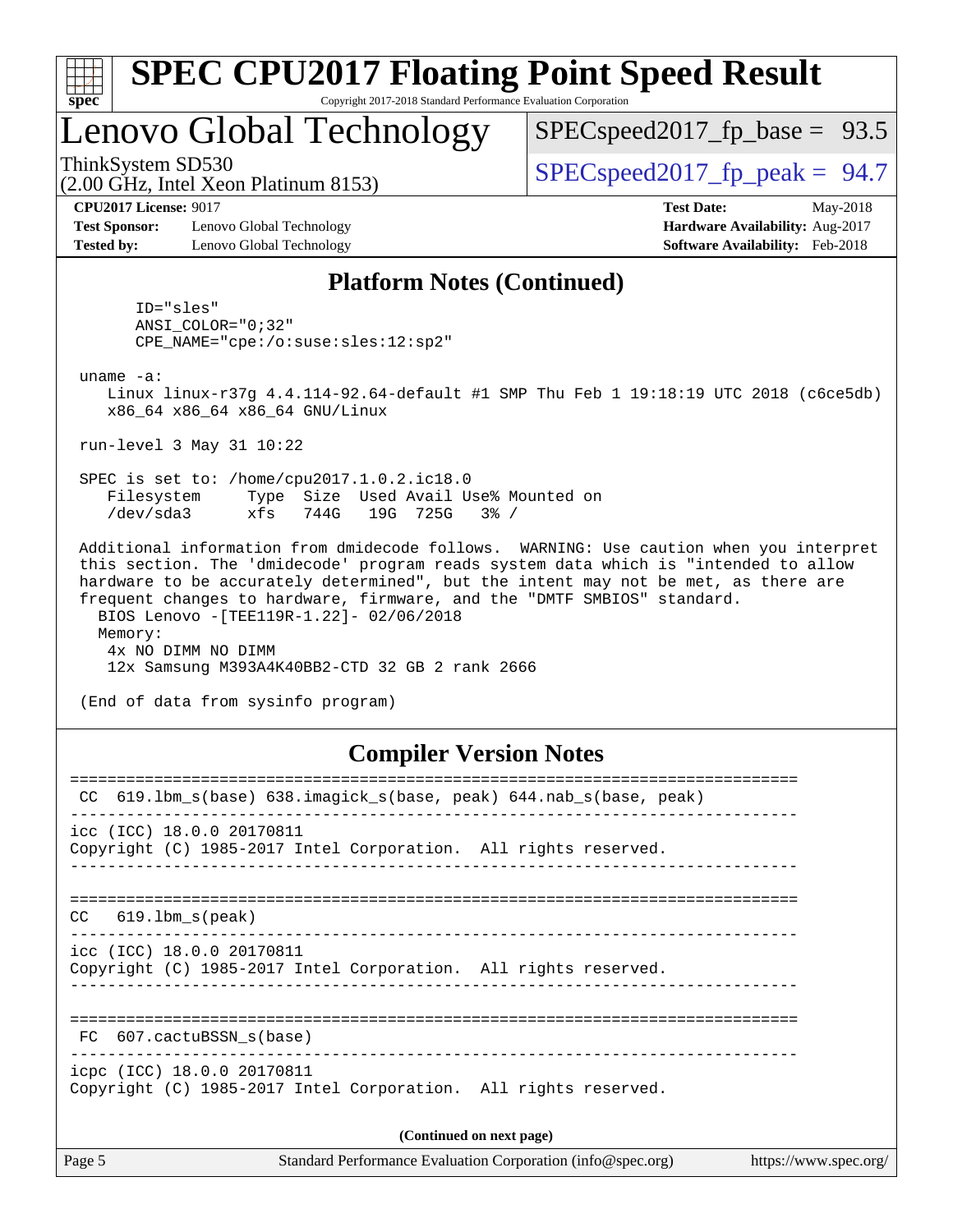| v.<br>ť |  |  |  |  |  |  |  |
|---------|--|--|--|--|--|--|--|

# **[SPEC CPU2017 Floating Point Speed Result](http://www.spec.org/auto/cpu2017/Docs/result-fields.html#SPECCPU2017FloatingPointSpeedResult)**

Copyright 2017-2018 Standard Performance Evaluation Corporation

Lenovo Global Technology

[SPECspeed2017\\_fp\\_base =](http://www.spec.org/auto/cpu2017/Docs/result-fields.html#SPECspeed2017fpbase) 93.5

(2.00 GHz, Intel Xeon Platinum 8153)

ThinkSystem SD530<br>  $(2.00 \text{ GHz. Intel } \text{Yeon Platinum } 8153)$  [SPECspeed2017\\_fp\\_peak =](http://www.spec.org/auto/cpu2017/Docs/result-fields.html#SPECspeed2017fppeak) 94.7

**[Test Sponsor:](http://www.spec.org/auto/cpu2017/Docs/result-fields.html#TestSponsor)** Lenovo Global Technology **[Hardware Availability:](http://www.spec.org/auto/cpu2017/Docs/result-fields.html#HardwareAvailability)** Aug-2017 **[Tested by:](http://www.spec.org/auto/cpu2017/Docs/result-fields.html#Testedby)** Lenovo Global Technology **[Software Availability:](http://www.spec.org/auto/cpu2017/Docs/result-fields.html#SoftwareAvailability)** Feb-2018

**[CPU2017 License:](http://www.spec.org/auto/cpu2017/Docs/result-fields.html#CPU2017License)** 9017 **[Test Date:](http://www.spec.org/auto/cpu2017/Docs/result-fields.html#TestDate)** May-2018

## **[Compiler Version Notes \(Continued\)](http://www.spec.org/auto/cpu2017/Docs/result-fields.html#CompilerVersionNotes)**

| icc (ICC) 18.0.0 20170811<br>Copyright (C) 1985-2017 Intel Corporation. All rights reserved.<br>ifort (IFORT) 18.0.0 20170811<br>Copyright (C) 1985-2017 Intel Corporation. All rights reserved. |                          |  |
|--------------------------------------------------------------------------------------------------------------------------------------------------------------------------------------------------|--------------------------|--|
| FC 607.cactuBSSN_s(peak)                                                                                                                                                                         |                          |  |
| icpc (ICC) 18.0.0 20170811<br>Copyright (C) 1985-2017 Intel Corporation. All rights reserved.<br>icc (ICC) 18.0.0 20170811                                                                       |                          |  |
| Copyright (C) 1985-2017 Intel Corporation. All rights reserved.<br>ifort (IFORT) 18.0.0 20170811                                                                                                 |                          |  |
| Copyright (C) 1985-2017 Intel Corporation. All rights reserved.                                                                                                                                  |                          |  |
|                                                                                                                                                                                                  |                          |  |
| FC 603.bwaves_s(base) 649.fotonik3d_s(base) 654.roms_s(base)                                                                                                                                     |                          |  |
| ifort (IFORT) 18.0.0 20170811<br>Copyright (C) 1985-2017 Intel Corporation. All rights reserved.                                                                                                 |                          |  |
| 603.bwaves_s(peak) 649.fotonik3d_s(peak) 654.roms_s(peak)<br>FC                                                                                                                                  |                          |  |
| ifort (IFORT) 18.0.0 20170811<br>Copyright (C) 1985-2017 Intel Corporation. All rights reserved.                                                                                                 |                          |  |
| $CC$ 621.wrf_s(base) 627.cam4_s(base, peak) 628.pop2_s(base)                                                                                                                                     |                          |  |
| ifort (IFORT) 18.0.0 20170811<br>Copyright (C) 1985-2017 Intel Corporation. All rights reserved.<br>icc (ICC) 18.0.0 20170811                                                                    |                          |  |
| Copyright (C) 1985-2017 Intel Corporation. All rights reserved.                                                                                                                                  |                          |  |
| 621.wrf_s(peak) 628.pop2_s(peak)<br>CC                                                                                                                                                           |                          |  |
| ifort (IFORT) 18.0.0 20170811<br>Copyright (C) 1985-2017 Intel Corporation. All rights reserved.<br>icc (ICC) 18.0.0 20170811<br>Copyright (C) 1985-2017 Intel Corporation. All rights reserved. |                          |  |
|                                                                                                                                                                                                  | (Continued on next page) |  |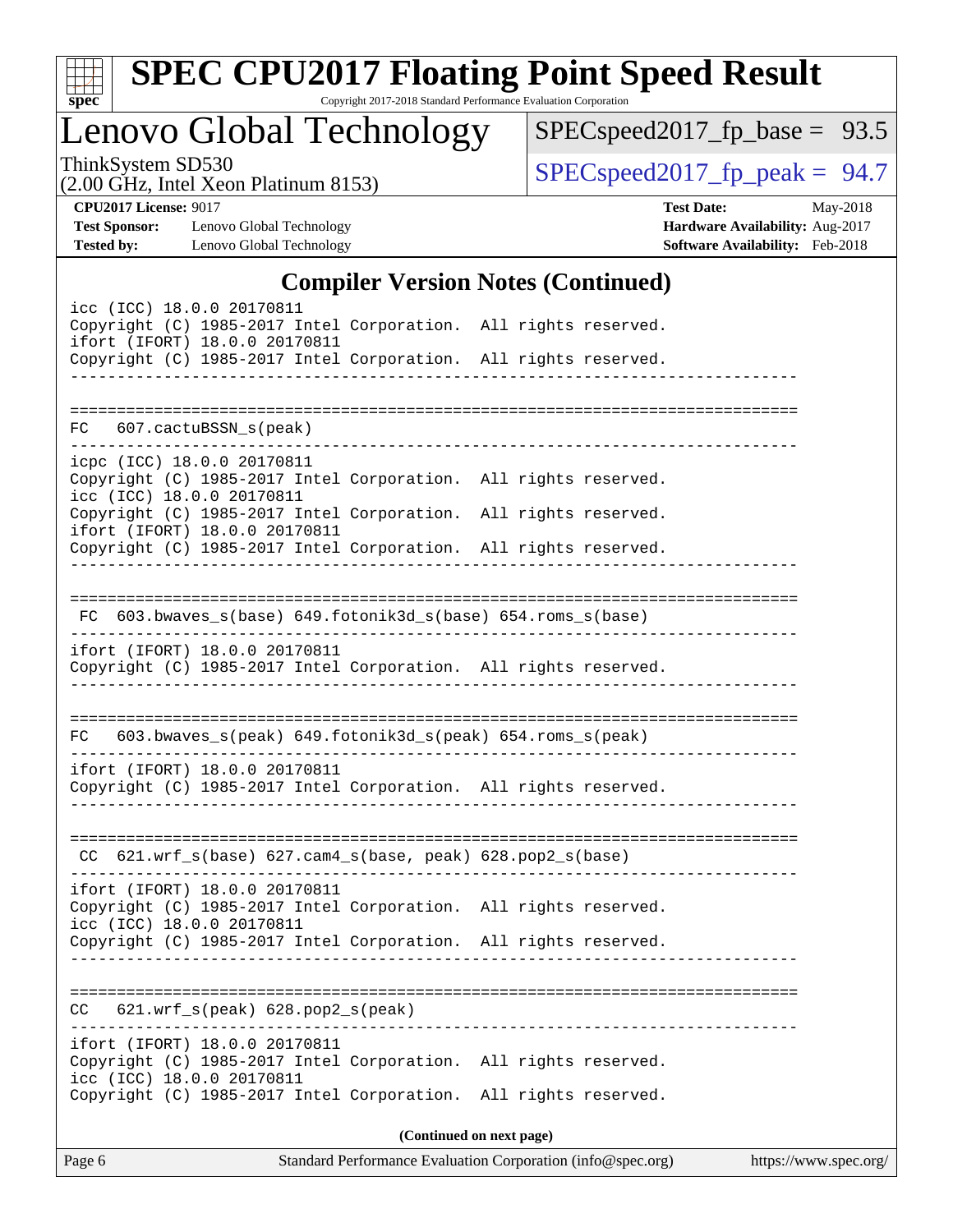

# Lenovo Global Technology

 $SPECspeed2017_fp\_base = 93.5$ 

(2.00 GHz, Intel Xeon Platinum 8153)

ThinkSystem SD530  $SPEC speed2017$  fp\_peak = 94.7

**[Test Sponsor:](http://www.spec.org/auto/cpu2017/Docs/result-fields.html#TestSponsor)** Lenovo Global Technology **[Hardware Availability:](http://www.spec.org/auto/cpu2017/Docs/result-fields.html#HardwareAvailability)** Aug-2017 **[Tested by:](http://www.spec.org/auto/cpu2017/Docs/result-fields.html#Testedby)** Lenovo Global Technology **[Software Availability:](http://www.spec.org/auto/cpu2017/Docs/result-fields.html#SoftwareAvailability)** Feb-2018

**[CPU2017 License:](http://www.spec.org/auto/cpu2017/Docs/result-fields.html#CPU2017License)** 9017 **[Test Date:](http://www.spec.org/auto/cpu2017/Docs/result-fields.html#TestDate)** May-2018

## **[Compiler Version Notes \(Continued\)](http://www.spec.org/auto/cpu2017/Docs/result-fields.html#CompilerVersionNotes)**

------------------------------------------------------------------------------

## **[Base Compiler Invocation](http://www.spec.org/auto/cpu2017/Docs/result-fields.html#BaseCompilerInvocation)**

[C benchmarks](http://www.spec.org/auto/cpu2017/Docs/result-fields.html#Cbenchmarks):

[icc](http://www.spec.org/cpu2017/results/res2018q2/cpu2017-20180612-07037.flags.html#user_CCbase_intel_icc_18.0_66fc1ee009f7361af1fbd72ca7dcefbb700085f36577c54f309893dd4ec40d12360134090235512931783d35fd58c0460139e722d5067c5574d8eaf2b3e37e92)

[Fortran benchmarks](http://www.spec.org/auto/cpu2017/Docs/result-fields.html#Fortranbenchmarks): [ifort](http://www.spec.org/cpu2017/results/res2018q2/cpu2017-20180612-07037.flags.html#user_FCbase_intel_ifort_18.0_8111460550e3ca792625aed983ce982f94888b8b503583aa7ba2b8303487b4d8a21a13e7191a45c5fd58ff318f48f9492884d4413fa793fd88dd292cad7027ca)

[Benchmarks using both Fortran and C](http://www.spec.org/auto/cpu2017/Docs/result-fields.html#BenchmarksusingbothFortranandC): [ifort](http://www.spec.org/cpu2017/results/res2018q2/cpu2017-20180612-07037.flags.html#user_CC_FCbase_intel_ifort_18.0_8111460550e3ca792625aed983ce982f94888b8b503583aa7ba2b8303487b4d8a21a13e7191a45c5fd58ff318f48f9492884d4413fa793fd88dd292cad7027ca) [icc](http://www.spec.org/cpu2017/results/res2018q2/cpu2017-20180612-07037.flags.html#user_CC_FCbase_intel_icc_18.0_66fc1ee009f7361af1fbd72ca7dcefbb700085f36577c54f309893dd4ec40d12360134090235512931783d35fd58c0460139e722d5067c5574d8eaf2b3e37e92)

[Benchmarks using Fortran, C, and C++:](http://www.spec.org/auto/cpu2017/Docs/result-fields.html#BenchmarksusingFortranCandCXX) [icpc](http://www.spec.org/cpu2017/results/res2018q2/cpu2017-20180612-07037.flags.html#user_CC_CXX_FCbase_intel_icpc_18.0_c510b6838c7f56d33e37e94d029a35b4a7bccf4766a728ee175e80a419847e808290a9b78be685c44ab727ea267ec2f070ec5dc83b407c0218cded6866a35d07) [icc](http://www.spec.org/cpu2017/results/res2018q2/cpu2017-20180612-07037.flags.html#user_CC_CXX_FCbase_intel_icc_18.0_66fc1ee009f7361af1fbd72ca7dcefbb700085f36577c54f309893dd4ec40d12360134090235512931783d35fd58c0460139e722d5067c5574d8eaf2b3e37e92) [ifort](http://www.spec.org/cpu2017/results/res2018q2/cpu2017-20180612-07037.flags.html#user_CC_CXX_FCbase_intel_ifort_18.0_8111460550e3ca792625aed983ce982f94888b8b503583aa7ba2b8303487b4d8a21a13e7191a45c5fd58ff318f48f9492884d4413fa793fd88dd292cad7027ca)

## **[Base Portability Flags](http://www.spec.org/auto/cpu2017/Docs/result-fields.html#BasePortabilityFlags)**

 603.bwaves\_s: [-DSPEC\\_LP64](http://www.spec.org/cpu2017/results/res2018q2/cpu2017-20180612-07037.flags.html#suite_basePORTABILITY603_bwaves_s_DSPEC_LP64) 607.cactuBSSN\_s: [-DSPEC\\_LP64](http://www.spec.org/cpu2017/results/res2018q2/cpu2017-20180612-07037.flags.html#suite_basePORTABILITY607_cactuBSSN_s_DSPEC_LP64) 619.lbm\_s: [-DSPEC\\_LP64](http://www.spec.org/cpu2017/results/res2018q2/cpu2017-20180612-07037.flags.html#suite_basePORTABILITY619_lbm_s_DSPEC_LP64) 621.wrf\_s: [-DSPEC\\_LP64](http://www.spec.org/cpu2017/results/res2018q2/cpu2017-20180612-07037.flags.html#suite_basePORTABILITY621_wrf_s_DSPEC_LP64) [-DSPEC\\_CASE\\_FLAG](http://www.spec.org/cpu2017/results/res2018q2/cpu2017-20180612-07037.flags.html#b621.wrf_s_baseCPORTABILITY_DSPEC_CASE_FLAG) [-convert big\\_endian](http://www.spec.org/cpu2017/results/res2018q2/cpu2017-20180612-07037.flags.html#user_baseFPORTABILITY621_wrf_s_convert_big_endian_c3194028bc08c63ac5d04de18c48ce6d347e4e562e8892b8bdbdc0214820426deb8554edfa529a3fb25a586e65a3d812c835984020483e7e73212c4d31a38223) 627.cam4\_s: [-DSPEC\\_LP64](http://www.spec.org/cpu2017/results/res2018q2/cpu2017-20180612-07037.flags.html#suite_basePORTABILITY627_cam4_s_DSPEC_LP64) [-DSPEC\\_CASE\\_FLAG](http://www.spec.org/cpu2017/results/res2018q2/cpu2017-20180612-07037.flags.html#b627.cam4_s_baseCPORTABILITY_DSPEC_CASE_FLAG) 628.pop2\_s: [-DSPEC\\_LP64](http://www.spec.org/cpu2017/results/res2018q2/cpu2017-20180612-07037.flags.html#suite_basePORTABILITY628_pop2_s_DSPEC_LP64) [-DSPEC\\_CASE\\_FLAG](http://www.spec.org/cpu2017/results/res2018q2/cpu2017-20180612-07037.flags.html#b628.pop2_s_baseCPORTABILITY_DSPEC_CASE_FLAG) [-convert big\\_endian](http://www.spec.org/cpu2017/results/res2018q2/cpu2017-20180612-07037.flags.html#user_baseFPORTABILITY628_pop2_s_convert_big_endian_c3194028bc08c63ac5d04de18c48ce6d347e4e562e8892b8bdbdc0214820426deb8554edfa529a3fb25a586e65a3d812c835984020483e7e73212c4d31a38223) [-assume byterecl](http://www.spec.org/cpu2017/results/res2018q2/cpu2017-20180612-07037.flags.html#user_baseFPORTABILITY628_pop2_s_assume_byterecl_7e47d18b9513cf18525430bbf0f2177aa9bf368bc7a059c09b2c06a34b53bd3447c950d3f8d6c70e3faf3a05c8557d66a5798b567902e8849adc142926523472) 638.imagick\_s: [-DSPEC\\_LP64](http://www.spec.org/cpu2017/results/res2018q2/cpu2017-20180612-07037.flags.html#suite_basePORTABILITY638_imagick_s_DSPEC_LP64) 644.nab\_s: [-DSPEC\\_LP64](http://www.spec.org/cpu2017/results/res2018q2/cpu2017-20180612-07037.flags.html#suite_basePORTABILITY644_nab_s_DSPEC_LP64) 649.fotonik3d\_s: [-DSPEC\\_LP64](http://www.spec.org/cpu2017/results/res2018q2/cpu2017-20180612-07037.flags.html#suite_basePORTABILITY649_fotonik3d_s_DSPEC_LP64) 654.roms\_s: [-DSPEC\\_LP64](http://www.spec.org/cpu2017/results/res2018q2/cpu2017-20180612-07037.flags.html#suite_basePORTABILITY654_roms_s_DSPEC_LP64)

## **[Base Optimization Flags](http://www.spec.org/auto/cpu2017/Docs/result-fields.html#BaseOptimizationFlags)**

[C benchmarks](http://www.spec.org/auto/cpu2017/Docs/result-fields.html#Cbenchmarks): [-xCORE-AVX512](http://www.spec.org/cpu2017/results/res2018q2/cpu2017-20180612-07037.flags.html#user_CCbase_f-xCORE-AVX512) [-ipo](http://www.spec.org/cpu2017/results/res2018q2/cpu2017-20180612-07037.flags.html#user_CCbase_f-ipo) [-O3](http://www.spec.org/cpu2017/results/res2018q2/cpu2017-20180612-07037.flags.html#user_CCbase_f-O3) [-no-prec-div](http://www.spec.org/cpu2017/results/res2018q2/cpu2017-20180612-07037.flags.html#user_CCbase_f-no-prec-div) [-qopt-prefetch](http://www.spec.org/cpu2017/results/res2018q2/cpu2017-20180612-07037.flags.html#user_CCbase_f-qopt-prefetch) [-ffinite-math-only](http://www.spec.org/cpu2017/results/res2018q2/cpu2017-20180612-07037.flags.html#user_CCbase_f_finite_math_only_cb91587bd2077682c4b38af759c288ed7c732db004271a9512da14a4f8007909a5f1427ecbf1a0fb78ff2a814402c6114ac565ca162485bbcae155b5e4258871) [-qopt-mem-layout-trans=3](http://www.spec.org/cpu2017/results/res2018q2/cpu2017-20180612-07037.flags.html#user_CCbase_f-qopt-mem-layout-trans_de80db37974c74b1f0e20d883f0b675c88c3b01e9d123adea9b28688d64333345fb62bc4a798493513fdb68f60282f9a726aa07f478b2f7113531aecce732043) [-qopenmp](http://www.spec.org/cpu2017/results/res2018q2/cpu2017-20180612-07037.flags.html#user_CCbase_qopenmp_16be0c44f24f464004c6784a7acb94aca937f053568ce72f94b139a11c7c168634a55f6653758ddd83bcf7b8463e8028bb0b48b77bcddc6b78d5d95bb1df2967) [-DSPEC\\_OPENMP](http://www.spec.org/cpu2017/results/res2018q2/cpu2017-20180612-07037.flags.html#suite_CCbase_DSPEC_OPENMP)

[Fortran benchmarks](http://www.spec.org/auto/cpu2017/Docs/result-fields.html#Fortranbenchmarks):

|  | -DSPEC OPENMP -xCORE-AVX512 -ipo -03 -no-prec-div -gopt-prefetch |  |  |  |
|--|------------------------------------------------------------------|--|--|--|
|  | -ffinite-math-only -qopt-mem-layout-trans=3 -qopenmp             |  |  |  |
|  | -nostandard-realloc-lhs -align array32byte                       |  |  |  |

**(Continued on next page)**

Page 7 Standard Performance Evaluation Corporation [\(info@spec.org\)](mailto:info@spec.org) <https://www.spec.org/>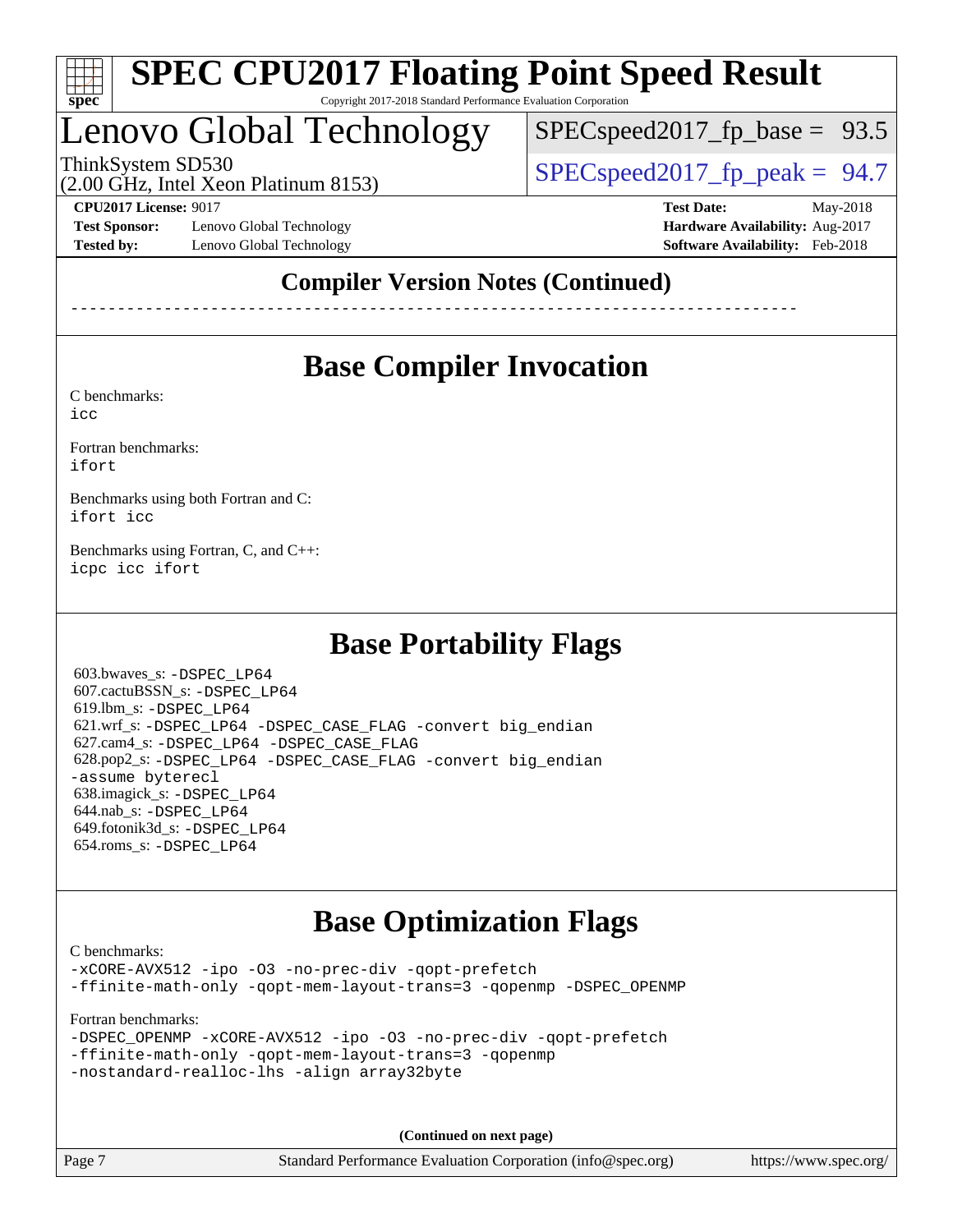

## Lenovo Global Technology

 $SPECspeed2017_fp\_base = 93.5$ 

(2.00 GHz, Intel Xeon Platinum 8153)

ThinkSystem SD530<br>(2.00 GHz, Intel Year Platinum 8153) [SPECspeed2017\\_fp\\_peak =](http://www.spec.org/auto/cpu2017/Docs/result-fields.html#SPECspeed2017fppeak) 94.7

**[Test Sponsor:](http://www.spec.org/auto/cpu2017/Docs/result-fields.html#TestSponsor)** Lenovo Global Technology **[Hardware Availability:](http://www.spec.org/auto/cpu2017/Docs/result-fields.html#HardwareAvailability)** Aug-2017 **[Tested by:](http://www.spec.org/auto/cpu2017/Docs/result-fields.html#Testedby)** Lenovo Global Technology **[Software Availability:](http://www.spec.org/auto/cpu2017/Docs/result-fields.html#SoftwareAvailability)** Feb-2018

**[CPU2017 License:](http://www.spec.org/auto/cpu2017/Docs/result-fields.html#CPU2017License)** 9017 **[Test Date:](http://www.spec.org/auto/cpu2017/Docs/result-fields.html#TestDate)** May-2018

## **[Base Optimization Flags \(Continued\)](http://www.spec.org/auto/cpu2017/Docs/result-fields.html#BaseOptimizationFlags)**

[Benchmarks using both Fortran and C](http://www.spec.org/auto/cpu2017/Docs/result-fields.html#BenchmarksusingbothFortranandC):

[-xCORE-AVX512](http://www.spec.org/cpu2017/results/res2018q2/cpu2017-20180612-07037.flags.html#user_CC_FCbase_f-xCORE-AVX512) [-ipo](http://www.spec.org/cpu2017/results/res2018q2/cpu2017-20180612-07037.flags.html#user_CC_FCbase_f-ipo) [-O3](http://www.spec.org/cpu2017/results/res2018q2/cpu2017-20180612-07037.flags.html#user_CC_FCbase_f-O3) [-no-prec-div](http://www.spec.org/cpu2017/results/res2018q2/cpu2017-20180612-07037.flags.html#user_CC_FCbase_f-no-prec-div) [-qopt-prefetch](http://www.spec.org/cpu2017/results/res2018q2/cpu2017-20180612-07037.flags.html#user_CC_FCbase_f-qopt-prefetch) [-ffinite-math-only](http://www.spec.org/cpu2017/results/res2018q2/cpu2017-20180612-07037.flags.html#user_CC_FCbase_f_finite_math_only_cb91587bd2077682c4b38af759c288ed7c732db004271a9512da14a4f8007909a5f1427ecbf1a0fb78ff2a814402c6114ac565ca162485bbcae155b5e4258871) [-qopt-mem-layout-trans=3](http://www.spec.org/cpu2017/results/res2018q2/cpu2017-20180612-07037.flags.html#user_CC_FCbase_f-qopt-mem-layout-trans_de80db37974c74b1f0e20d883f0b675c88c3b01e9d123adea9b28688d64333345fb62bc4a798493513fdb68f60282f9a726aa07f478b2f7113531aecce732043) [-qopenmp](http://www.spec.org/cpu2017/results/res2018q2/cpu2017-20180612-07037.flags.html#user_CC_FCbase_qopenmp_16be0c44f24f464004c6784a7acb94aca937f053568ce72f94b139a11c7c168634a55f6653758ddd83bcf7b8463e8028bb0b48b77bcddc6b78d5d95bb1df2967) [-DSPEC\\_OPENMP](http://www.spec.org/cpu2017/results/res2018q2/cpu2017-20180612-07037.flags.html#suite_CC_FCbase_DSPEC_OPENMP) [-nostandard-realloc-lhs](http://www.spec.org/cpu2017/results/res2018q2/cpu2017-20180612-07037.flags.html#user_CC_FCbase_f_2003_std_realloc_82b4557e90729c0f113870c07e44d33d6f5a304b4f63d4c15d2d0f1fab99f5daaed73bdb9275d9ae411527f28b936061aa8b9c8f2d63842963b95c9dd6426b8a) [-align array32byte](http://www.spec.org/cpu2017/results/res2018q2/cpu2017-20180612-07037.flags.html#user_CC_FCbase_align_array32byte_b982fe038af199962ba9a80c053b8342c548c85b40b8e86eb3cc33dee0d7986a4af373ac2d51c3f7cf710a18d62fdce2948f201cd044323541f22fc0fffc51b6)

[Benchmarks using Fortran, C, and C++:](http://www.spec.org/auto/cpu2017/Docs/result-fields.html#BenchmarksusingFortranCandCXX)

[-xCORE-AVX512](http://www.spec.org/cpu2017/results/res2018q2/cpu2017-20180612-07037.flags.html#user_CC_CXX_FCbase_f-xCORE-AVX512) [-ipo](http://www.spec.org/cpu2017/results/res2018q2/cpu2017-20180612-07037.flags.html#user_CC_CXX_FCbase_f-ipo) [-O3](http://www.spec.org/cpu2017/results/res2018q2/cpu2017-20180612-07037.flags.html#user_CC_CXX_FCbase_f-O3) [-no-prec-div](http://www.spec.org/cpu2017/results/res2018q2/cpu2017-20180612-07037.flags.html#user_CC_CXX_FCbase_f-no-prec-div) [-qopt-prefetch](http://www.spec.org/cpu2017/results/res2018q2/cpu2017-20180612-07037.flags.html#user_CC_CXX_FCbase_f-qopt-prefetch) [-ffinite-math-only](http://www.spec.org/cpu2017/results/res2018q2/cpu2017-20180612-07037.flags.html#user_CC_CXX_FCbase_f_finite_math_only_cb91587bd2077682c4b38af759c288ed7c732db004271a9512da14a4f8007909a5f1427ecbf1a0fb78ff2a814402c6114ac565ca162485bbcae155b5e4258871) [-qopt-mem-layout-trans=3](http://www.spec.org/cpu2017/results/res2018q2/cpu2017-20180612-07037.flags.html#user_CC_CXX_FCbase_f-qopt-mem-layout-trans_de80db37974c74b1f0e20d883f0b675c88c3b01e9d123adea9b28688d64333345fb62bc4a798493513fdb68f60282f9a726aa07f478b2f7113531aecce732043) [-qopenmp](http://www.spec.org/cpu2017/results/res2018q2/cpu2017-20180612-07037.flags.html#user_CC_CXX_FCbase_qopenmp_16be0c44f24f464004c6784a7acb94aca937f053568ce72f94b139a11c7c168634a55f6653758ddd83bcf7b8463e8028bb0b48b77bcddc6b78d5d95bb1df2967) [-DSPEC\\_OPENMP](http://www.spec.org/cpu2017/results/res2018q2/cpu2017-20180612-07037.flags.html#suite_CC_CXX_FCbase_DSPEC_OPENMP) [-nostandard-realloc-lhs](http://www.spec.org/cpu2017/results/res2018q2/cpu2017-20180612-07037.flags.html#user_CC_CXX_FCbase_f_2003_std_realloc_82b4557e90729c0f113870c07e44d33d6f5a304b4f63d4c15d2d0f1fab99f5daaed73bdb9275d9ae411527f28b936061aa8b9c8f2d63842963b95c9dd6426b8a) [-align array32byte](http://www.spec.org/cpu2017/results/res2018q2/cpu2017-20180612-07037.flags.html#user_CC_CXX_FCbase_align_array32byte_b982fe038af199962ba9a80c053b8342c548c85b40b8e86eb3cc33dee0d7986a4af373ac2d51c3f7cf710a18d62fdce2948f201cd044323541f22fc0fffc51b6)

## **[Base Other Flags](http://www.spec.org/auto/cpu2017/Docs/result-fields.html#BaseOtherFlags)**

[C benchmarks](http://www.spec.org/auto/cpu2017/Docs/result-fields.html#Cbenchmarks):  $-m64 - std= c11$  $-m64 - std= c11$ 

[Fortran benchmarks](http://www.spec.org/auto/cpu2017/Docs/result-fields.html#Fortranbenchmarks): [-m64](http://www.spec.org/cpu2017/results/res2018q2/cpu2017-20180612-07037.flags.html#user_FCbase_intel_intel64_18.0_af43caccfc8ded86e7699f2159af6efc7655f51387b94da716254467f3c01020a5059329e2569e4053f409e7c9202a7efc638f7a6d1ffb3f52dea4a3e31d82ab)

[Benchmarks using both Fortran and C](http://www.spec.org/auto/cpu2017/Docs/result-fields.html#BenchmarksusingbothFortranandC):  $-m64 - std= c11$  $-m64 - std= c11$ 

[Benchmarks using Fortran, C, and C++:](http://www.spec.org/auto/cpu2017/Docs/result-fields.html#BenchmarksusingFortranCandCXX)  $-m64 - std= c11$  $-m64 - std= c11$ 

## **[Peak Compiler Invocation](http://www.spec.org/auto/cpu2017/Docs/result-fields.html#PeakCompilerInvocation)**

[C benchmarks](http://www.spec.org/auto/cpu2017/Docs/result-fields.html#Cbenchmarks): [icc](http://www.spec.org/cpu2017/results/res2018q2/cpu2017-20180612-07037.flags.html#user_CCpeak_intel_icc_18.0_66fc1ee009f7361af1fbd72ca7dcefbb700085f36577c54f309893dd4ec40d12360134090235512931783d35fd58c0460139e722d5067c5574d8eaf2b3e37e92)

[Fortran benchmarks](http://www.spec.org/auto/cpu2017/Docs/result-fields.html#Fortranbenchmarks): [ifort](http://www.spec.org/cpu2017/results/res2018q2/cpu2017-20180612-07037.flags.html#user_FCpeak_intel_ifort_18.0_8111460550e3ca792625aed983ce982f94888b8b503583aa7ba2b8303487b4d8a21a13e7191a45c5fd58ff318f48f9492884d4413fa793fd88dd292cad7027ca)

[Benchmarks using both Fortran and C](http://www.spec.org/auto/cpu2017/Docs/result-fields.html#BenchmarksusingbothFortranandC): [ifort](http://www.spec.org/cpu2017/results/res2018q2/cpu2017-20180612-07037.flags.html#user_CC_FCpeak_intel_ifort_18.0_8111460550e3ca792625aed983ce982f94888b8b503583aa7ba2b8303487b4d8a21a13e7191a45c5fd58ff318f48f9492884d4413fa793fd88dd292cad7027ca) [icc](http://www.spec.org/cpu2017/results/res2018q2/cpu2017-20180612-07037.flags.html#user_CC_FCpeak_intel_icc_18.0_66fc1ee009f7361af1fbd72ca7dcefbb700085f36577c54f309893dd4ec40d12360134090235512931783d35fd58c0460139e722d5067c5574d8eaf2b3e37e92)

[Benchmarks using Fortran, C, and C++:](http://www.spec.org/auto/cpu2017/Docs/result-fields.html#BenchmarksusingFortranCandCXX) [icpc](http://www.spec.org/cpu2017/results/res2018q2/cpu2017-20180612-07037.flags.html#user_CC_CXX_FCpeak_intel_icpc_18.0_c510b6838c7f56d33e37e94d029a35b4a7bccf4766a728ee175e80a419847e808290a9b78be685c44ab727ea267ec2f070ec5dc83b407c0218cded6866a35d07) [icc](http://www.spec.org/cpu2017/results/res2018q2/cpu2017-20180612-07037.flags.html#user_CC_CXX_FCpeak_intel_icc_18.0_66fc1ee009f7361af1fbd72ca7dcefbb700085f36577c54f309893dd4ec40d12360134090235512931783d35fd58c0460139e722d5067c5574d8eaf2b3e37e92) [ifort](http://www.spec.org/cpu2017/results/res2018q2/cpu2017-20180612-07037.flags.html#user_CC_CXX_FCpeak_intel_ifort_18.0_8111460550e3ca792625aed983ce982f94888b8b503583aa7ba2b8303487b4d8a21a13e7191a45c5fd58ff318f48f9492884d4413fa793fd88dd292cad7027ca)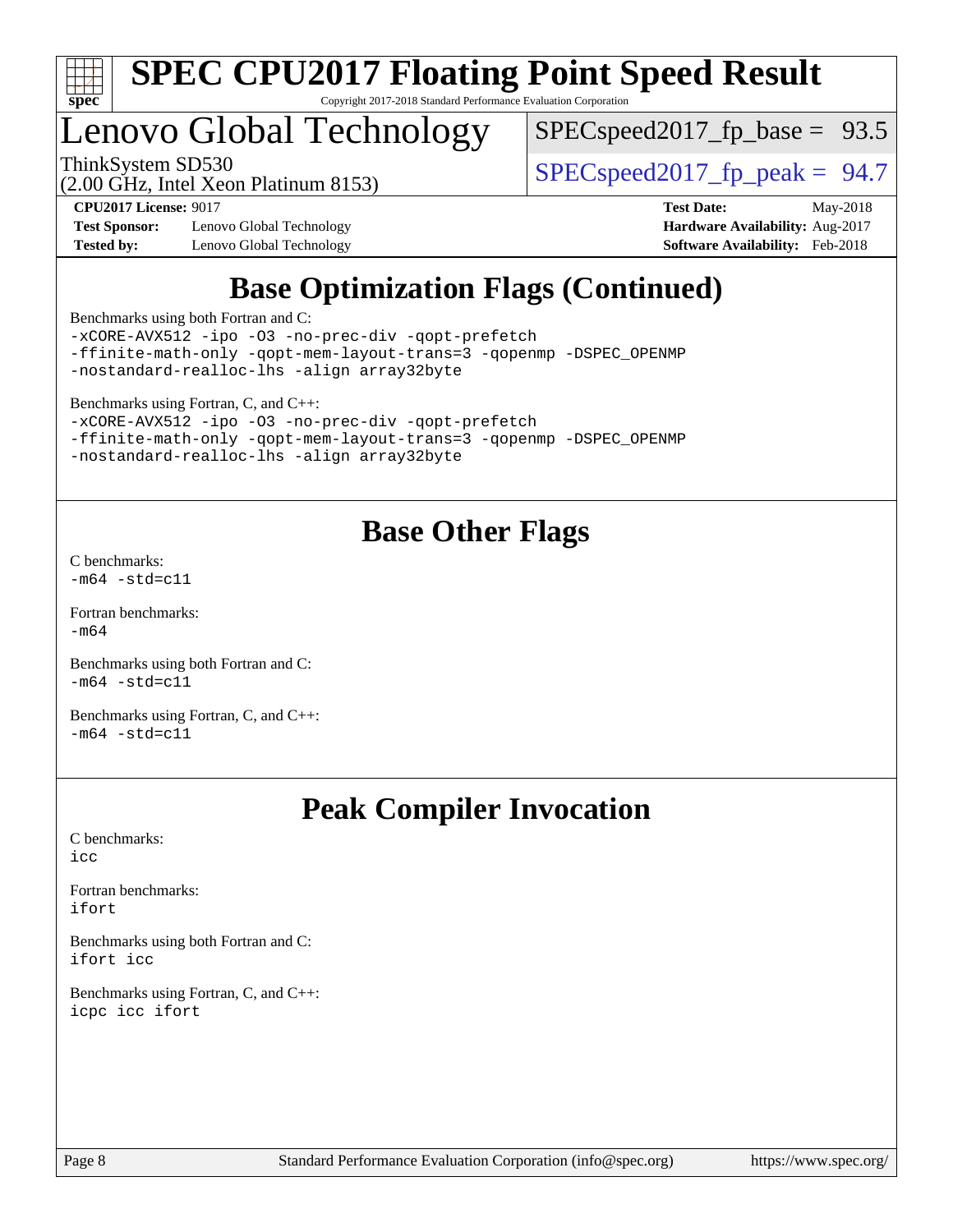

## Lenovo Global Technology

ThinkSystem SD530  $SPEC speed2017$  fp\_peak = 94.7  $SPECspeed2017_fp\_base = 93.5$ 

(2.00 GHz, Intel Xeon Platinum 8153)

**[Test Sponsor:](http://www.spec.org/auto/cpu2017/Docs/result-fields.html#TestSponsor)** Lenovo Global Technology **[Hardware Availability:](http://www.spec.org/auto/cpu2017/Docs/result-fields.html#HardwareAvailability)** Aug-2017 **[Tested by:](http://www.spec.org/auto/cpu2017/Docs/result-fields.html#Testedby)** Lenovo Global Technology **[Software Availability:](http://www.spec.org/auto/cpu2017/Docs/result-fields.html#SoftwareAvailability)** Feb-2018

**[CPU2017 License:](http://www.spec.org/auto/cpu2017/Docs/result-fields.html#CPU2017License)** 9017 **[Test Date:](http://www.spec.org/auto/cpu2017/Docs/result-fields.html#TestDate)** May-2018

## **[Peak Portability Flags](http://www.spec.org/auto/cpu2017/Docs/result-fields.html#PeakPortabilityFlags)**

Same as Base Portability Flags

## **[Peak Optimization Flags](http://www.spec.org/auto/cpu2017/Docs/result-fields.html#PeakOptimizationFlags)**

[C benchmarks](http://www.spec.org/auto/cpu2017/Docs/result-fields.html#Cbenchmarks):

 619.lbm\_s: [-prof-gen](http://www.spec.org/cpu2017/results/res2018q2/cpu2017-20180612-07037.flags.html#user_peakPASS1_CFLAGSPASS1_LDFLAGS619_lbm_s_prof_gen_5aa4926d6013ddb2a31985c654b3eb18169fc0c6952a63635c234f711e6e63dd76e94ad52365559451ec499a2cdb89e4dc58ba4c67ef54ca681ffbe1461d6b36)(pass 1) [-prof-use](http://www.spec.org/cpu2017/results/res2018q2/cpu2017-20180612-07037.flags.html#user_peakPASS2_CFLAGSPASS2_LDFLAGS619_lbm_s_prof_use_1a21ceae95f36a2b53c25747139a6c16ca95bd9def2a207b4f0849963b97e94f5260e30a0c64f4bb623698870e679ca08317ef8150905d41bd88c6f78df73f19)(pass 2) [-O2](http://www.spec.org/cpu2017/results/res2018q2/cpu2017-20180612-07037.flags.html#user_peakPASS1_COPTIMIZE619_lbm_s_f-O2) [-xCORE-AVX512](http://www.spec.org/cpu2017/results/res2018q2/cpu2017-20180612-07037.flags.html#user_peakPASS2_COPTIMIZE619_lbm_s_f-xCORE-AVX512) [-qopt-prefetch](http://www.spec.org/cpu2017/results/res2018q2/cpu2017-20180612-07037.flags.html#user_peakPASS1_COPTIMIZEPASS2_COPTIMIZE619_lbm_s_f-qopt-prefetch) [-ipo](http://www.spec.org/cpu2017/results/res2018q2/cpu2017-20180612-07037.flags.html#user_peakPASS2_COPTIMIZE619_lbm_s_f-ipo) [-O3](http://www.spec.org/cpu2017/results/res2018q2/cpu2017-20180612-07037.flags.html#user_peakPASS2_COPTIMIZE619_lbm_s_f-O3) [-ffinite-math-only](http://www.spec.org/cpu2017/results/res2018q2/cpu2017-20180612-07037.flags.html#user_peakPASS1_COPTIMIZEPASS2_COPTIMIZE619_lbm_s_f_finite_math_only_cb91587bd2077682c4b38af759c288ed7c732db004271a9512da14a4f8007909a5f1427ecbf1a0fb78ff2a814402c6114ac565ca162485bbcae155b5e4258871) [-no-prec-div](http://www.spec.org/cpu2017/results/res2018q2/cpu2017-20180612-07037.flags.html#user_peakPASS2_COPTIMIZE619_lbm_s_f-no-prec-div) [-qopt-mem-layout-trans=3](http://www.spec.org/cpu2017/results/res2018q2/cpu2017-20180612-07037.flags.html#user_peakPASS1_COPTIMIZEPASS2_COPTIMIZE619_lbm_s_f-qopt-mem-layout-trans_de80db37974c74b1f0e20d883f0b675c88c3b01e9d123adea9b28688d64333345fb62bc4a798493513fdb68f60282f9a726aa07f478b2f7113531aecce732043) [-DSPEC\\_SUPPRESS\\_OPENMP](http://www.spec.org/cpu2017/results/res2018q2/cpu2017-20180612-07037.flags.html#suite_peakPASS1_COPTIMIZE619_lbm_s_DSPEC_SUPPRESS_OPENMP) [-qopenmp](http://www.spec.org/cpu2017/results/res2018q2/cpu2017-20180612-07037.flags.html#user_peakPASS2_COPTIMIZE619_lbm_s_qopenmp_16be0c44f24f464004c6784a7acb94aca937f053568ce72f94b139a11c7c168634a55f6653758ddd83bcf7b8463e8028bb0b48b77bcddc6b78d5d95bb1df2967) [-DSPEC\\_OPENMP](http://www.spec.org/cpu2017/results/res2018q2/cpu2017-20180612-07037.flags.html#suite_peakPASS2_COPTIMIZE619_lbm_s_DSPEC_OPENMP)

 638.imagick\_s: [-xCORE-AVX512](http://www.spec.org/cpu2017/results/res2018q2/cpu2017-20180612-07037.flags.html#user_peakCOPTIMIZE638_imagick_s_f-xCORE-AVX512) [-ipo](http://www.spec.org/cpu2017/results/res2018q2/cpu2017-20180612-07037.flags.html#user_peakCOPTIMIZE638_imagick_s_f-ipo) [-O3](http://www.spec.org/cpu2017/results/res2018q2/cpu2017-20180612-07037.flags.html#user_peakCOPTIMIZE638_imagick_s_f-O3) [-no-prec-div](http://www.spec.org/cpu2017/results/res2018q2/cpu2017-20180612-07037.flags.html#user_peakCOPTIMIZE638_imagick_s_f-no-prec-div) [-qopt-prefetch](http://www.spec.org/cpu2017/results/res2018q2/cpu2017-20180612-07037.flags.html#user_peakCOPTIMIZE638_imagick_s_f-qopt-prefetch) [-ffinite-math-only](http://www.spec.org/cpu2017/results/res2018q2/cpu2017-20180612-07037.flags.html#user_peakCOPTIMIZE638_imagick_s_f_finite_math_only_cb91587bd2077682c4b38af759c288ed7c732db004271a9512da14a4f8007909a5f1427ecbf1a0fb78ff2a814402c6114ac565ca162485bbcae155b5e4258871) [-qopt-mem-layout-trans=3](http://www.spec.org/cpu2017/results/res2018q2/cpu2017-20180612-07037.flags.html#user_peakCOPTIMIZE638_imagick_s_f-qopt-mem-layout-trans_de80db37974c74b1f0e20d883f0b675c88c3b01e9d123adea9b28688d64333345fb62bc4a798493513fdb68f60282f9a726aa07f478b2f7113531aecce732043) [-qopenmp](http://www.spec.org/cpu2017/results/res2018q2/cpu2017-20180612-07037.flags.html#user_peakCOPTIMIZE638_imagick_s_qopenmp_16be0c44f24f464004c6784a7acb94aca937f053568ce72f94b139a11c7c168634a55f6653758ddd83bcf7b8463e8028bb0b48b77bcddc6b78d5d95bb1df2967) [-DSPEC\\_OPENMP](http://www.spec.org/cpu2017/results/res2018q2/cpu2017-20180612-07037.flags.html#suite_peakCOPTIMIZE638_imagick_s_DSPEC_OPENMP)

644.nab\_s: Same as 638.imagick\_s

[Fortran benchmarks](http://www.spec.org/auto/cpu2017/Docs/result-fields.html#Fortranbenchmarks): [-prof-gen](http://www.spec.org/cpu2017/results/res2018q2/cpu2017-20180612-07037.flags.html#user_FCpeak_prof_gen_5aa4926d6013ddb2a31985c654b3eb18169fc0c6952a63635c234f711e6e63dd76e94ad52365559451ec499a2cdb89e4dc58ba4c67ef54ca681ffbe1461d6b36)(pass 1) [-prof-use](http://www.spec.org/cpu2017/results/res2018q2/cpu2017-20180612-07037.flags.html#user_FCpeak_prof_use_1a21ceae95f36a2b53c25747139a6c16ca95bd9def2a207b4f0849963b97e94f5260e30a0c64f4bb623698870e679ca08317ef8150905d41bd88c6f78df73f19)(pass 2) [-DSPEC\\_SUPPRESS\\_OPENMP](http://www.spec.org/cpu2017/results/res2018q2/cpu2017-20180612-07037.flags.html#suite_FCpeak_DSPEC_SUPPRESS_OPENMP) [-DSPEC\\_OPENMP](http://www.spec.org/cpu2017/results/res2018q2/cpu2017-20180612-07037.flags.html#suite_FCpeak_DSPEC_OPENMP) [-O2](http://www.spec.org/cpu2017/results/res2018q2/cpu2017-20180612-07037.flags.html#user_FCpeak_f-O2) [-xCORE-AVX512](http://www.spec.org/cpu2017/results/res2018q2/cpu2017-20180612-07037.flags.html#user_FCpeak_f-xCORE-AVX512) [-qopt-prefetch](http://www.spec.org/cpu2017/results/res2018q2/cpu2017-20180612-07037.flags.html#user_FCpeak_f-qopt-prefetch) [-ipo](http://www.spec.org/cpu2017/results/res2018q2/cpu2017-20180612-07037.flags.html#user_FCpeak_f-ipo) [-O3](http://www.spec.org/cpu2017/results/res2018q2/cpu2017-20180612-07037.flags.html#user_FCpeak_f-O3) [-ffinite-math-only](http://www.spec.org/cpu2017/results/res2018q2/cpu2017-20180612-07037.flags.html#user_FCpeak_f_finite_math_only_cb91587bd2077682c4b38af759c288ed7c732db004271a9512da14a4f8007909a5f1427ecbf1a0fb78ff2a814402c6114ac565ca162485bbcae155b5e4258871) [-no-prec-div](http://www.spec.org/cpu2017/results/res2018q2/cpu2017-20180612-07037.flags.html#user_FCpeak_f-no-prec-div) [-qopt-mem-layout-trans=3](http://www.spec.org/cpu2017/results/res2018q2/cpu2017-20180612-07037.flags.html#user_FCpeak_f-qopt-mem-layout-trans_de80db37974c74b1f0e20d883f0b675c88c3b01e9d123adea9b28688d64333345fb62bc4a798493513fdb68f60282f9a726aa07f478b2f7113531aecce732043) [-qopenmp](http://www.spec.org/cpu2017/results/res2018q2/cpu2017-20180612-07037.flags.html#user_FCpeak_qopenmp_16be0c44f24f464004c6784a7acb94aca937f053568ce72f94b139a11c7c168634a55f6653758ddd83bcf7b8463e8028bb0b48b77bcddc6b78d5d95bb1df2967) [-nostandard-realloc-lhs](http://www.spec.org/cpu2017/results/res2018q2/cpu2017-20180612-07037.flags.html#user_FCpeak_f_2003_std_realloc_82b4557e90729c0f113870c07e44d33d6f5a304b4f63d4c15d2d0f1fab99f5daaed73bdb9275d9ae411527f28b936061aa8b9c8f2d63842963b95c9dd6426b8a) [-align array32byte](http://www.spec.org/cpu2017/results/res2018q2/cpu2017-20180612-07037.flags.html#user_FCpeak_align_array32byte_b982fe038af199962ba9a80c053b8342c548c85b40b8e86eb3cc33dee0d7986a4af373ac2d51c3f7cf710a18d62fdce2948f201cd044323541f22fc0fffc51b6)

[Benchmarks using both Fortran and C](http://www.spec.org/auto/cpu2017/Docs/result-fields.html#BenchmarksusingbothFortranandC):

 621.wrf\_s: [-prof-gen](http://www.spec.org/cpu2017/results/res2018q2/cpu2017-20180612-07037.flags.html#user_peakPASS1_CFLAGSPASS1_FFLAGSPASS1_LDFLAGS621_wrf_s_prof_gen_5aa4926d6013ddb2a31985c654b3eb18169fc0c6952a63635c234f711e6e63dd76e94ad52365559451ec499a2cdb89e4dc58ba4c67ef54ca681ffbe1461d6b36)(pass 1) [-prof-use](http://www.spec.org/cpu2017/results/res2018q2/cpu2017-20180612-07037.flags.html#user_peakPASS2_CFLAGSPASS2_FFLAGSPASS2_LDFLAGS621_wrf_s_prof_use_1a21ceae95f36a2b53c25747139a6c16ca95bd9def2a207b4f0849963b97e94f5260e30a0c64f4bb623698870e679ca08317ef8150905d41bd88c6f78df73f19)(pass 2) [-O2](http://www.spec.org/cpu2017/results/res2018q2/cpu2017-20180612-07037.flags.html#user_peakPASS1_COPTIMIZEPASS1_FOPTIMIZE621_wrf_s_f-O2) [-xCORE-AVX512](http://www.spec.org/cpu2017/results/res2018q2/cpu2017-20180612-07037.flags.html#user_peakPASS2_COPTIMIZEPASS2_FOPTIMIZE621_wrf_s_f-xCORE-AVX512) [-qopt-prefetch](http://www.spec.org/cpu2017/results/res2018q2/cpu2017-20180612-07037.flags.html#user_peakPASS1_COPTIMIZEPASS1_FOPTIMIZEPASS2_COPTIMIZEPASS2_FOPTIMIZE621_wrf_s_f-qopt-prefetch) [-ipo](http://www.spec.org/cpu2017/results/res2018q2/cpu2017-20180612-07037.flags.html#user_peakPASS2_COPTIMIZEPASS2_FOPTIMIZE621_wrf_s_f-ipo) [-O3](http://www.spec.org/cpu2017/results/res2018q2/cpu2017-20180612-07037.flags.html#user_peakPASS2_COPTIMIZEPASS2_FOPTIMIZE621_wrf_s_f-O3) [-ffinite-math-only](http://www.spec.org/cpu2017/results/res2018q2/cpu2017-20180612-07037.flags.html#user_peakPASS1_COPTIMIZEPASS1_FOPTIMIZEPASS2_COPTIMIZEPASS2_FOPTIMIZE621_wrf_s_f_finite_math_only_cb91587bd2077682c4b38af759c288ed7c732db004271a9512da14a4f8007909a5f1427ecbf1a0fb78ff2a814402c6114ac565ca162485bbcae155b5e4258871) [-no-prec-div](http://www.spec.org/cpu2017/results/res2018q2/cpu2017-20180612-07037.flags.html#user_peakPASS2_COPTIMIZEPASS2_FOPTIMIZE621_wrf_s_f-no-prec-div) [-qopt-mem-layout-trans=3](http://www.spec.org/cpu2017/results/res2018q2/cpu2017-20180612-07037.flags.html#user_peakPASS1_COPTIMIZEPASS1_FOPTIMIZEPASS2_COPTIMIZEPASS2_FOPTIMIZE621_wrf_s_f-qopt-mem-layout-trans_de80db37974c74b1f0e20d883f0b675c88c3b01e9d123adea9b28688d64333345fb62bc4a798493513fdb68f60282f9a726aa07f478b2f7113531aecce732043) [-DSPEC\\_SUPPRESS\\_OPENMP](http://www.spec.org/cpu2017/results/res2018q2/cpu2017-20180612-07037.flags.html#suite_peakPASS1_COPTIMIZEPASS1_FOPTIMIZE621_wrf_s_DSPEC_SUPPRESS_OPENMP) [-qopenmp](http://www.spec.org/cpu2017/results/res2018q2/cpu2017-20180612-07037.flags.html#user_peakPASS2_COPTIMIZEPASS2_FOPTIMIZE621_wrf_s_qopenmp_16be0c44f24f464004c6784a7acb94aca937f053568ce72f94b139a11c7c168634a55f6653758ddd83bcf7b8463e8028bb0b48b77bcddc6b78d5d95bb1df2967) [-DSPEC\\_OPENMP](http://www.spec.org/cpu2017/results/res2018q2/cpu2017-20180612-07037.flags.html#suite_peakPASS2_COPTIMIZEPASS2_FOPTIMIZE621_wrf_s_DSPEC_OPENMP) [-nostandard-realloc-lhs](http://www.spec.org/cpu2017/results/res2018q2/cpu2017-20180612-07037.flags.html#user_peakEXTRA_FOPTIMIZE621_wrf_s_f_2003_std_realloc_82b4557e90729c0f113870c07e44d33d6f5a304b4f63d4c15d2d0f1fab99f5daaed73bdb9275d9ae411527f28b936061aa8b9c8f2d63842963b95c9dd6426b8a) [-align array32byte](http://www.spec.org/cpu2017/results/res2018q2/cpu2017-20180612-07037.flags.html#user_peakEXTRA_FOPTIMIZE621_wrf_s_align_array32byte_b982fe038af199962ba9a80c053b8342c548c85b40b8e86eb3cc33dee0d7986a4af373ac2d51c3f7cf710a18d62fdce2948f201cd044323541f22fc0fffc51b6)

 627.cam4\_s: [-xCORE-AVX512](http://www.spec.org/cpu2017/results/res2018q2/cpu2017-20180612-07037.flags.html#user_peakCOPTIMIZEFOPTIMIZE627_cam4_s_f-xCORE-AVX512) [-ipo](http://www.spec.org/cpu2017/results/res2018q2/cpu2017-20180612-07037.flags.html#user_peakCOPTIMIZEFOPTIMIZE627_cam4_s_f-ipo) [-O3](http://www.spec.org/cpu2017/results/res2018q2/cpu2017-20180612-07037.flags.html#user_peakCOPTIMIZEFOPTIMIZE627_cam4_s_f-O3) [-no-prec-div](http://www.spec.org/cpu2017/results/res2018q2/cpu2017-20180612-07037.flags.html#user_peakCOPTIMIZEFOPTIMIZE627_cam4_s_f-no-prec-div) [-qopt-prefetch](http://www.spec.org/cpu2017/results/res2018q2/cpu2017-20180612-07037.flags.html#user_peakCOPTIMIZEFOPTIMIZE627_cam4_s_f-qopt-prefetch) [-ffinite-math-only](http://www.spec.org/cpu2017/results/res2018q2/cpu2017-20180612-07037.flags.html#user_peakCOPTIMIZEFOPTIMIZE627_cam4_s_f_finite_math_only_cb91587bd2077682c4b38af759c288ed7c732db004271a9512da14a4f8007909a5f1427ecbf1a0fb78ff2a814402c6114ac565ca162485bbcae155b5e4258871) [-qopt-mem-layout-trans=3](http://www.spec.org/cpu2017/results/res2018q2/cpu2017-20180612-07037.flags.html#user_peakCOPTIMIZEFOPTIMIZE627_cam4_s_f-qopt-mem-layout-trans_de80db37974c74b1f0e20d883f0b675c88c3b01e9d123adea9b28688d64333345fb62bc4a798493513fdb68f60282f9a726aa07f478b2f7113531aecce732043) [-qopenmp](http://www.spec.org/cpu2017/results/res2018q2/cpu2017-20180612-07037.flags.html#user_peakCOPTIMIZEFOPTIMIZE627_cam4_s_qopenmp_16be0c44f24f464004c6784a7acb94aca937f053568ce72f94b139a11c7c168634a55f6653758ddd83bcf7b8463e8028bb0b48b77bcddc6b78d5d95bb1df2967) [-DSPEC\\_OPENMP](http://www.spec.org/cpu2017/results/res2018q2/cpu2017-20180612-07037.flags.html#suite_peakCOPTIMIZEFOPTIMIZE627_cam4_s_DSPEC_OPENMP) [-nostandard-realloc-lhs](http://www.spec.org/cpu2017/results/res2018q2/cpu2017-20180612-07037.flags.html#user_peakEXTRA_FOPTIMIZE627_cam4_s_f_2003_std_realloc_82b4557e90729c0f113870c07e44d33d6f5a304b4f63d4c15d2d0f1fab99f5daaed73bdb9275d9ae411527f28b936061aa8b9c8f2d63842963b95c9dd6426b8a) [-align array32byte](http://www.spec.org/cpu2017/results/res2018q2/cpu2017-20180612-07037.flags.html#user_peakEXTRA_FOPTIMIZE627_cam4_s_align_array32byte_b982fe038af199962ba9a80c053b8342c548c85b40b8e86eb3cc33dee0d7986a4af373ac2d51c3f7cf710a18d62fdce2948f201cd044323541f22fc0fffc51b6)

628.pop2\_s: Same as 621.wrf\_s

```
Benchmarks using Fortran, C, and C++: 
-prof-gen(pass 1) -prof-use(pass 2) -O2 -xCORE-AVX512 -qopt-prefetch
-ipo -O3 -ffinite-math-only -no-prec-div -qopt-mem-layout-trans=3
-DSPEC_SUPPRESS_OPENMP -qopenmp -DSPEC_OPENMP -nostandard-realloc-lhs
-align array32byte
```